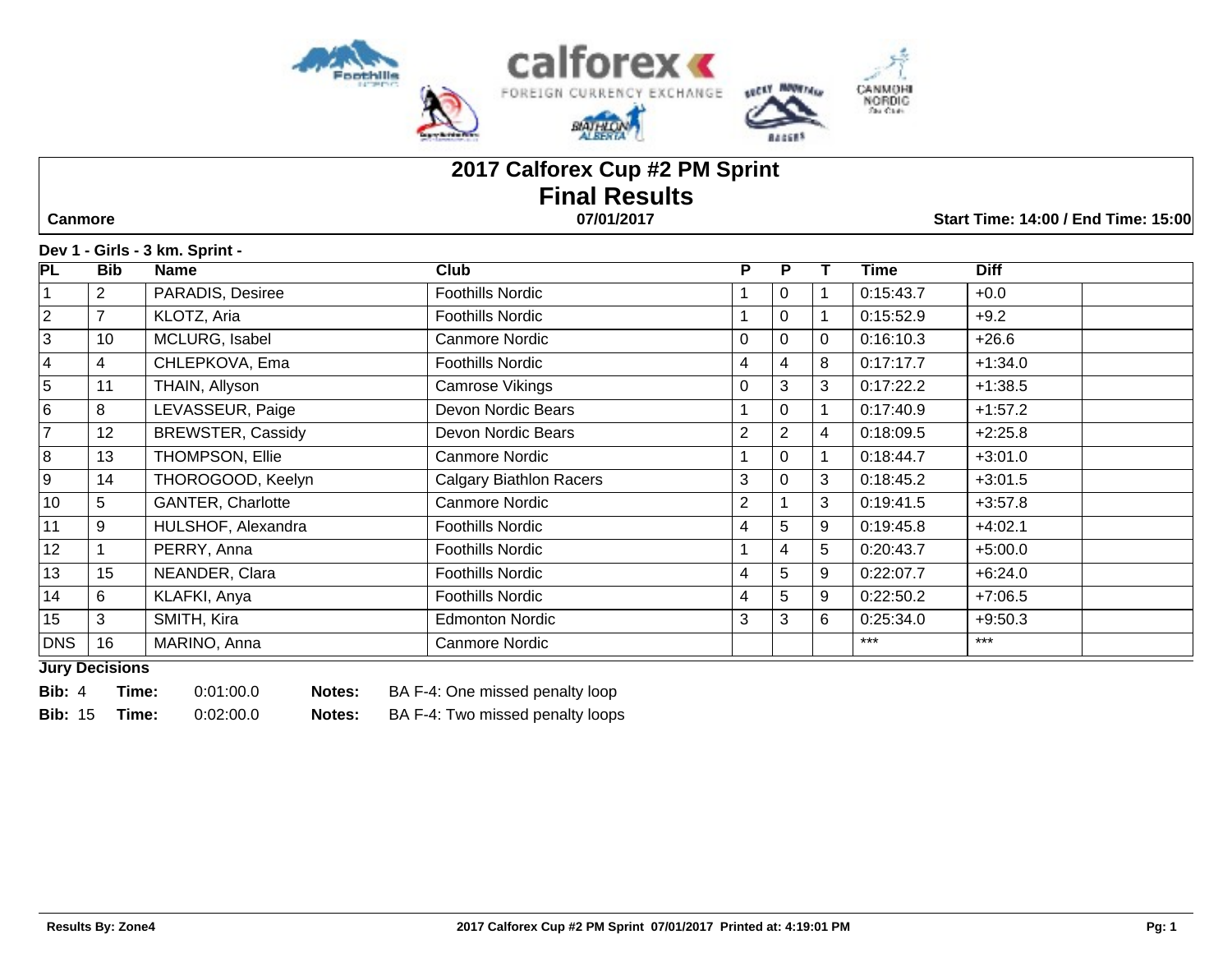## **Air Rifle 1 - Girls - 2.25 km. Sprint -**

| <b>PL</b>      | <b>Bib</b> | <b>Name</b>         | Club                    |                |          | <b>Time</b> | <b>Diff</b> |
|----------------|------------|---------------------|-------------------------|----------------|----------|-------------|-------------|
|                | 21         | VAN MELLE, Faith    | <b>Foothills Nordic</b> |                |          | 0:06:40.7   | $+0.0$      |
| $\overline{2}$ | 23         | SIEMENS, Wallis     | <b>Foothills Nordic</b> | $\overline{0}$ | 0        | 0:07:09.2   | $+28.5$     |
| .3             | 20         | KLAFKI, Nadia       | <b>Foothills Nordic</b> |                |          | 0:07:15.7   | $+35.0$     |
| 14             | 22         | MORIN, Annalise     | Devon Nordic Bears      |                | $\Omega$ | 0:07:23.2   | $+42.5$     |
| 5              | 19         | VAN MELLE, Clara    | <b>Foothills Nordic</b> | $\Omega$       | 2        | 0:09:36.5   | $+2:55.8$   |
| 6              | 17         | QUINTILIO, Isabella | <b>Foothills Nordic</b> | $\overline{0}$ | $\Omega$ | 0:10:36.7   | $+3:56.0$   |
|                | 18         | SORATHIA, Shayna    | <b>Foothills Nordic</b> |                |          | 0:11:02.6   | $+4:21.9$   |

## **Dev 1 - Boys - 3.75 km. Sprint -**

| PL                      | <b>Bib</b> | <b>Name</b>              | Club                      | P              | P              |   | <b>Time</b> | <b>Diff</b> |  |
|-------------------------|------------|--------------------------|---------------------------|----------------|----------------|---|-------------|-------------|--|
|                         | 37         | <b>SKARSGARD, Marcus</b> | Foothills Nordic          | $\overline{2}$ |                | 3 | 0:14:09.4   | $+0.0$      |  |
| $\overline{2}$          | 29         | TEW, Ronan               | Hinton Biathlon           | $\overline{c}$ |                | 3 | 0:14:10.7   | $+1.3$      |  |
| 3                       | 38         | SEKORA, Lance            | Devon Nordic Bears        | 0              | 3              | 3 | 0:15:06.6   | $+57.2$     |  |
| $\overline{\mathbf{4}}$ | 34         | QUINTILIO, Henrik        | Crazy Mare Ranch Biathlon |                | $\overline{2}$ | 3 | 0:15:15.0   | $+1:05.6$   |  |
| 5                       | 28         | NIVEN, Avry              | Camrose Vikings           | 3              |                | 4 | 0:15:41.1   | $+1:31.7$   |  |
| 6                       | 41         | ROGANS, Alex             | Foothills Nordic          | 2              |                | 3 | 0:15:50.9   | $+1:41.5$   |  |
| $\overline{7}$          | 26         | GAUTHIER, François       | Foothills Nordic          | 4              | 5              | 9 | 0:16:06.8   | $+1:57.4$   |  |
| 8                       | 39         | FRADETTE, Theo           | Foothills Nordic          | 4              |                | 5 | 0:17:14.6   | $+3:05.2$   |  |
| 9                       | 33         | LATIMER, Aidan           | Foothills Nordic          |                | 0              |   | 0:17:38.9   | $+3:29.5$   |  |
| 10                      | 40         | BOSSÉ, Samuel            | <b>Edmonton Nordic</b>    | 3              | 3              | 6 | 0:20:11.7   | $+6:02.3$   |  |
| 11                      | 32         | BAERGEN, Bjorn           | Canmore Nordic            | 0              |                |   | 0:21:18.1   | $+7:08.7$   |  |
| 12                      | 24         | CLEMENT, Felix           | Canmore Nordic            | 4              | 3              |   | 0:23:55.6   | $+9:46.2$   |  |
| 13                      | 25         | CROSS, Callum            | Canmore Nordic            | 3              | 5              | 8 | 0:25:04.6   | $+10:55.2$  |  |
| 14                      | 31         | DEJONG, Willem           | Foothills Nordic          | 4              | 5              | 9 | 0:31:51.3   | $+17:41.9$  |  |
| <b>DNF</b>              | 35         | MCCORKINDALE, Euan       | Foothills Nordic          | 3              |                |   | $***$       | $***$       |  |
| <b>DNS</b>              | 27         | PLUNKETT, John           | Foothills Nordic          |                |                |   | $***$       | $***$       |  |
| <b>DNS</b>              | 30         | SORATHIA, Ethan          | Foothills Nordic          |                |                |   | $***$       | $***$       |  |
| <b>DNS</b>              | 36         | MCCORKINDALE, Euan       | <b>Foothills Nordic</b>   |                |                |   | $***$       | $***$       |  |

**Jury Decisions**

| BibsuffS By: ZUMBI |       | 0:03:00.0 | Notes: | $B$ A F-4: $O$ <sub>200</sub> <i>p</i> usned penelly baped at $57/67/20$ y ppm leons a kiech pm | <b>Pg: 2</b> |
|--------------------|-------|-----------|--------|-------------------------------------------------------------------------------------------------|--------------|
| <b>Bib: 33</b>     | Time: | 0.02:00.0 | Notes: | BA F-13: 1 wrong loops skied                                                                    |              |
| <b>Bib: 32</b>     | Time: | 0.06:00.0 | Notes: | BA F-13: 3 wrong loops skied                                                                    |              |
| <b>Bib: 31</b>     | Time: | 0.07:00.0 | Notes: | BA F-4: One missed penalty loop BA F-13: 3 wrong loops skied                                    |              |
| <b>Bib: 25</b>     | Time: | 0.06:00.0 | Notes: | BA F-13: 3 wrong loops skied                                                                    |              |
| <b>Bib: 24</b>     | Time: | 0.06:00.0 | Notes: | BA F-13: 3 wrong loops skied                                                                    |              |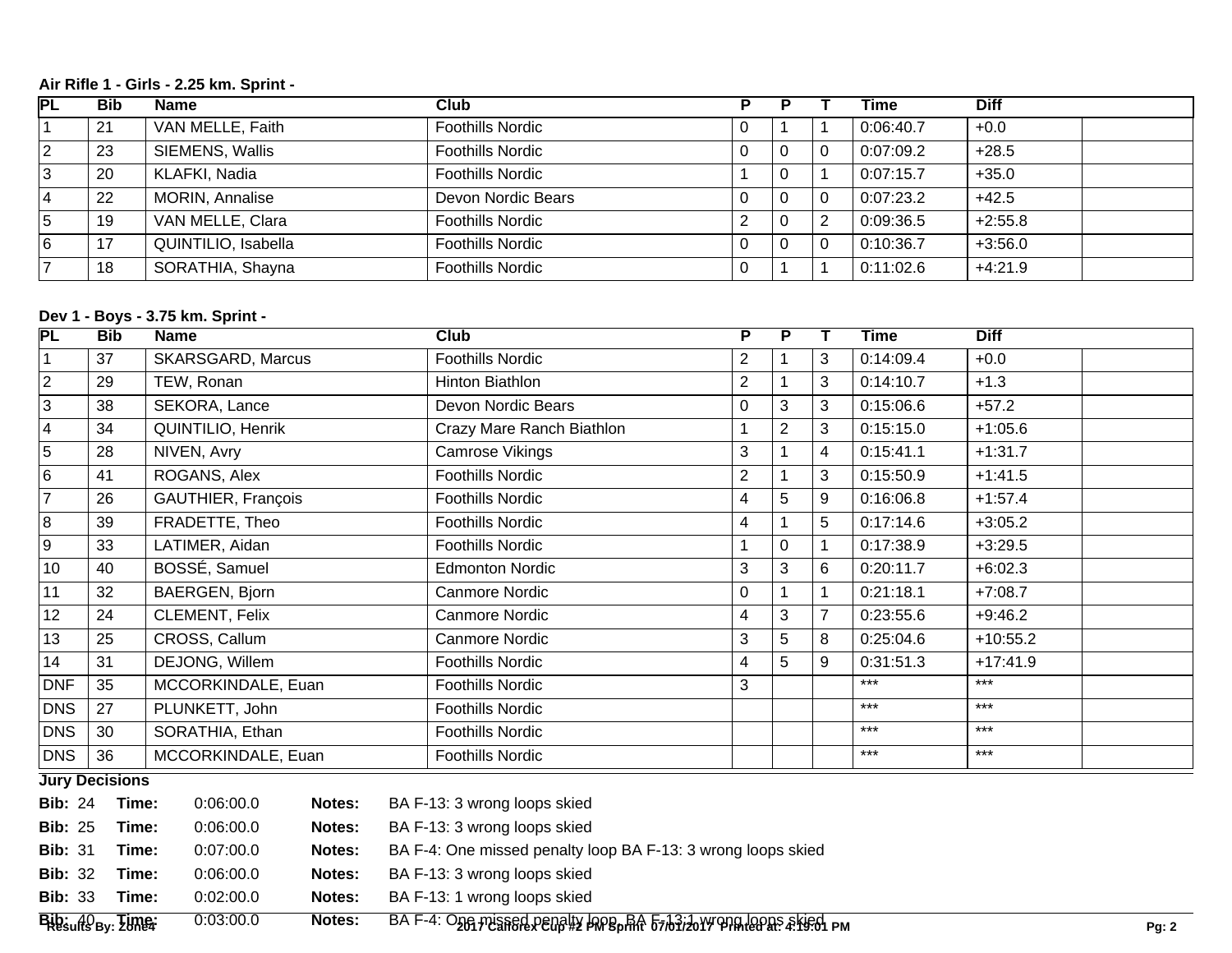#### **Air Rifle 2 - Girls - 3 km. Sprint -**

| <b>PL</b> | <b>Bib</b> | <b>Name</b>            | Club                      |   |          | Time      | <b>Diff</b> |
|-----------|------------|------------------------|---------------------------|---|----------|-----------|-------------|
|           | 46         | QUINTILIO, Antija      | Crazy Mare Ranch Biathlon |   | <b>U</b> | 0:15:53.8 | $+0.0$      |
|           | 42         | <b>GARTNER, Leanne</b> | <b>Foothills Nordic</b>   |   |          | 0:17:02.3 | $+1:08.5$   |
| 3         | 44         | BREWSTER, Dani         | Devon Nordic Bears        | Δ |          | 0:18:12.5 | $+2:18.7$   |
| 4         | 47         | <b>ELANDER, Grace</b>  | <b>Foothills Nordic</b>   |   |          | 0:18:33.9 | $+2:40.1$   |
| 5         | 43         | MORIN, Aimee-Rae       | Devon Nordic Bears        |   |          | 0:19:00.4 | $+3:06.6$   |
| 16        | 45         | LARSON, Caroline       | <b>Foothills Nordic</b>   |   |          | 0:22:42.5 | $+6:48.7$   |

## **Dev 2 - Girls - 3.75 km. Sprint -**

| PL  | <b>Bib</b> | <b>Name</b>           | Club                           |   |    | Time      | <b>Diff</b> |
|-----|------------|-----------------------|--------------------------------|---|----|-----------|-------------|
|     | 48         | MARNIK, Emma          | <b>Biathlon Yukon</b>          | 2 | .C | 0:16:36.8 | $+0.0$      |
| 2   | 49         | LINKLATER, Helena     | <b>Edmonton Nordic</b>         | 2 |    | 0:17:13.8 | $+37.0$     |
| 13  | 51         | GROENEVELD, Ana       | <b>Calgary Biathlon Racers</b> | 0 |    | 0:17:19.1 | $+42.3$     |
| 14  | 52         | GILLILAND, Sage       | <b>Foothills Nordic</b>        | 3 |    | 0:18:06.9 | $+1:30.1$   |
| 5   | 54         | HARROP, Kate          | <b>Calgary Biathlon Racers</b> | 2 |    | 0:19:07.9 | $+2:31.1$   |
| 16  | 53         | <b>BURKE, Danik</b>   | Canmore Nordic                 | 4 |    | 0:20:01.7 | $+3:24.9$   |
| DNS | 50         | <b>BLEAKLEY, Skye</b> | Altius                         |   |    | $***$     | $***$       |

#### **Air Rifle 2 - Boys - 3 km. Sprint -**

| $\overline{\mathsf{PL}}$ | <b>Bib</b> | <b>Name</b>            | Club                    | P. | Р |   | Time      | <b>Diff</b> |
|--------------------------|------------|------------------------|-------------------------|----|---|---|-----------|-------------|
|                          | 59         | ELANDER, Ethan         | Foothills Nordic        | U  |   |   | 0:13:27.7 | $+0.0$      |
| $\overline{2}$           | 63         | <b>BRINDLE, Will</b>   | <b>Foothills Nordic</b> | 2  | 0 |   | 0:14:37.1 | $+1:09.4$   |
| 3                        | 60         | QUINTILIO, Tomas       | <b>Foothills Nordic</b> |    | 0 |   | 0:15:57.2 | $+2:29.5$   |
| 4                        | 56         | ROJKOVSKI, Peter       | <b>Foothills Nordic</b> |    | 3 |   | 0:17:00.2 | $+3:32.5$   |
| 5                        | 62         | CSONKA, Soma           | Foothills Nordic        |    | 2 | 3 | 0:17:25.3 | $+3:57.6$   |
| 6                        | 58         | LUMBY, Mason           | <b>Foothills Nordic</b> |    | 3 | 5 | 0:17:53.6 | $+4:25.9$   |
|                          | 84         | CHLEPKO, Matus         | <b>Foothills Nordic</b> |    | 4 |   | 0:17:59.7 | $+4:32.0$   |
| 8                        | 55         | CHEN, Massimo          | <b>Foothills Nordic</b> |    | 0 |   | 0:18:42.6 | $+5:14.9$   |
| 9                        | 57         | <b>BOUCHER, Maxime</b> | <b>Foothills Nordic</b> | 4  | 3 |   | 0:22:28.7 | $+9:01.0$   |
| <b>DNF</b>               | 61         | ELLIS, Berg            | <b>Foothills Nordic</b> | 2  |   |   | $***$     | $***$       |

## **Jury Decisions**

**Bib:** 59 **Time:** 0:06:00.0 **Notes:** BA F-13: 3 wrong loops skied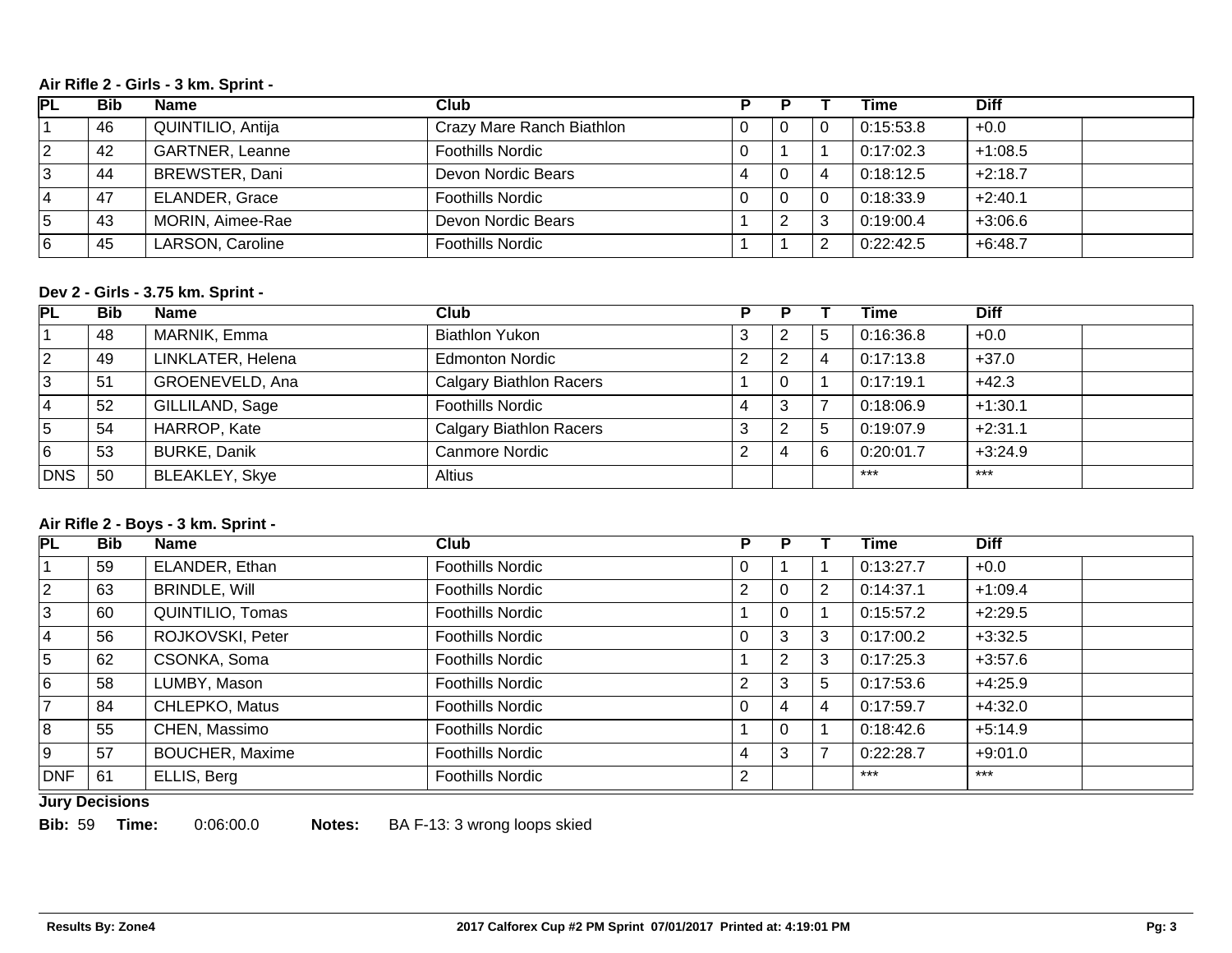## **Dev 2 - Boys - 3.75 km. Sprint -**

| <b>PL</b>       | <b>Bib</b> | Name                      | Club                    | P.             | P.             |                | Time      | <b>Diff</b> |
|-----------------|------------|---------------------------|-------------------------|----------------|----------------|----------------|-----------|-------------|
|                 | 77         | KANIA, Eric               | Canmore Nordic          |                |                | $\overline{2}$ | 0:12:32.0 | $+0.0$      |
| $\overline{2}$  | 66         | <b>GILLETT, Matthew</b>   | <b>Canmore Nordic</b>   |                | 2              | 3              | 0:13:52.6 | $+1:20.6$   |
| 3               | 75         | HUPE, Aidan               | <b>Biathlon Yukon</b>   |                | 2              | 3              | 0:13:58.5 | $+1:26.5$   |
| $\overline{4}$  | 73         | <b>BRINDLE, Oliver</b>    | <b>Foothills Nordic</b> | $\Omega$       | 2              | $\overline{2}$ | 0:14:40.8 | $+2:08.8$   |
| 5               | 68         | COLE, Graeme              | Foothills Nordic        |                | 4              | 5              | 0:15:02.1 | $+2:30.1$   |
| $6\overline{6}$ | 65         | CRAMER, Noah              | <b>Foothills Nordic</b> | $\overline{2}$ | 3              | 5              | 0:15:25.6 | $+2:53.6$   |
| $\overline{7}$  | 70         | MOSES, Sam                | <b>Foothills Nordic</b> | 4              | $\Omega$       | 4              | 0:15:27.3 | $+2:55.3$   |
| $\overline{8}$  | 74         | EYRE, Findlay             | <b>Foothills Nordic</b> | 5              | 4              | 9              | 0:16:26.6 | $+3:54.6$   |
| 9               | 72         | ZAPLOTINSKY, Derek        | <b>Edmonton Nordic</b>  | 2              |                | 3              | 0:17:50.0 | $+5:18.0$   |
| 10              | 71         | CAMPBELL, Ethan           | Biathlon Saskatchewan   | 4              | $\overline{2}$ | 6              | 0:21:02.6 | $+8:30.6$   |
| 11              | 64         | BAIER, Tryton             | Devon Nordic Bears      | 4              | 2              | 6              | 0:21:51.8 | $+9:19.8$   |
| 12              | 67         | ROBINSON, Matthew         | Biathlon Saskatchewan   | 4              | 2              | 6              | 0:22:43.3 | $+10:11.3$  |
| DSQ             | 76         | HOLASH, Noah              | <b>Foothills Nordic</b> | 5              | 2              | $\overline{7}$ | $***$     | $***$       |
| DNS             | 69         | <b>BOUCHER, Alexandre</b> | <b>Foothills Nordic</b> |                |                |                | $***$     | $***$       |

**Jury Decisions**

**Bib:** 76 **Notes:** IBU 5.6 - R: Used second magazine

## **Air Rifle 1 - Boys - 2.25 km. Sprint -**

| PL             | <b>Bib</b> | <b>Name</b>            | Club                    | P              | D              |                | Time      | <b>Diff</b> |  |
|----------------|------------|------------------------|-------------------------|----------------|----------------|----------------|-----------|-------------|--|
|                | 87         | ROJKOVSKI, Dennis      | <b>Foothills Nordic</b> | 0              | $\mathbf{0}$   | 0              | 0:06:27.0 | $+0.0$      |  |
| $\overline{2}$ | 92         | REPP, Kase             | <b>Foothills Nordic</b> |                | 2              | 3              | 0:07:03.4 | $+36.4$     |  |
| 3              | 96         | MENZIES, Tor           | <b>Canmore Nordic</b>   |                |                | $\overline{2}$ | 0:07:09.9 | $+42.9$     |  |
| 4              | 99         | ROSE, Nathaniel        | <b>Foothills Nordic</b> | 0              | $\Omega$       | $\mathbf 0$    | 0:07:12.5 | $+45.5$     |  |
| 5              | 100        | MAGLIOCCO, Aaron       | <b>Foothills Nordic</b> | 0              | 0              | 0              | 0:07:20.9 | $+53.9$     |  |
| 6              | 82         | HULSHOF, Luke          | <b>Foothills Nordic</b> | $\Omega$       | 3              | 3              | 0:07:24.6 | $+57.6$     |  |
|                | 90         | <b>HENGEL, Thomas</b>  | Hinton Biathlon         | 0              | $\overline{0}$ | 0              | 0:07:52.8 | $+1:25.8$   |  |
| 8              | 95         | WIEBE, Nico            | <b>Foothills Nordic</b> |                | $\Omega$       |                | 0:08:28.9 | $+2:01.9$   |  |
| 9              | 94         | KOINSKI DA SILVA, Eric | <b>Foothills Nordic</b> | $\Omega$       | $\Omega$       | $\Omega$       | 0:08:53.6 | $+2:26.6$   |  |
| 10             | 86         | WIEBE, Beckett         | <b>Foothills Nordic</b> |                | $\mathbf{0}$   |                | 0:09:03.4 | $+2:36.4$   |  |
| 11             | 81         | ANDERSON, Aidan        | <b>Foothills Nordic</b> | $\Omega$       | $\Omega$       | $\Omega$       | 0:09:17.1 | $+2:50.1$   |  |
| 12             | 85         | SIEMENS, Max           | <b>Foothills Nordic</b> | $\overline{2}$ | $\Omega$       | 2              | 0:09:39.0 | $+3:12.0$   |  |